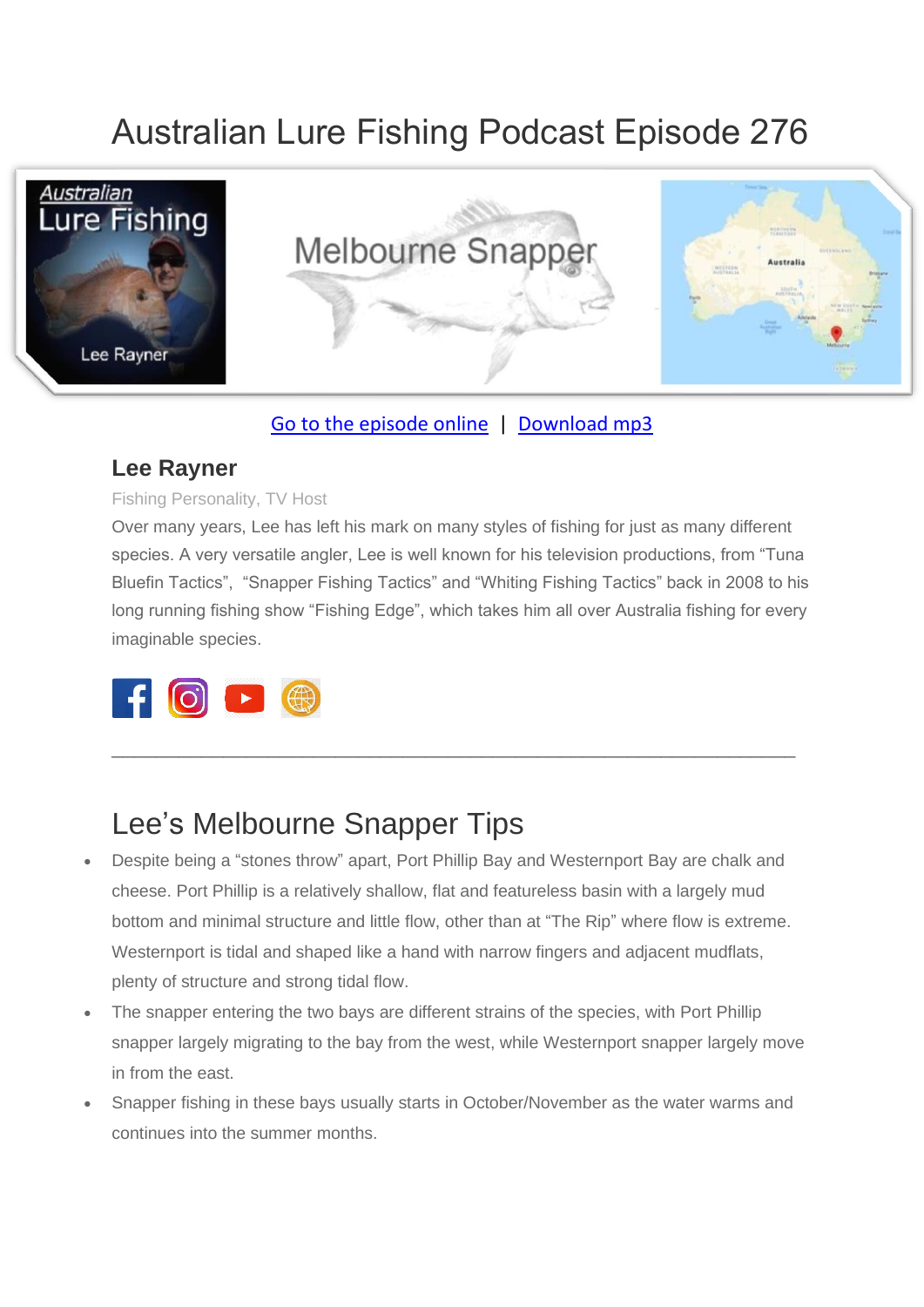- Fishing is usually best in the leadup to a full moon with a rising or high barometer, the exception being for land-based snapper, which often fish well during a big blow with a low barometer.
- Snapper can be caught right through the day, although Lee prefers to fish the shallow water in the pre-dawn period and finds that he catches smaller numbers of fish, but larger specimens by doing this.
- It's surprising how often snapper are off the bottom and are feeding mid-water on schools of bait. Anglers often assume the mid-water arches are not snapper and as a result they miss opportunities.
- Lee likes to fish a fairly heavy drag in order to set the hooks as he's found that fish will clamp down on a lure without being hooked and eventually let the lure go. The heavier drag and heavier leaders allow Lee to set hooks better. The exception is when jigging for snapper, as the fish tend to be lip hooked and can be lost if you apply too much pressure.
- Lee finds snapper are very attuned to UV and reckons it's worth keeping an eye on the weather channel for the UV index. High UV days often fish well for snapper, especially if you use a lure with a splash of UV colour on it.

## Specific Tips & Tackle For Port Phillip Bay

- There is generally not much water movement or structure in Port Phillip Bay, so it's possible to fish lighter tackle and use relatively small, light lures. For lure fishing a 4-6 kg spin stick, 4000 size spin reel loaded with 10lb braid and a 12-15 lb fluorocarbon leader will do the trick.
- When snapper are gathered together and tightly packed on the sounder they are often not feeding too actively. When fish are found scattered around a general area it's a good indication that they're feeding. Bigger fish tend to come from higher up in the water column, the size of fish tends to decrease the closer they are to bottom.
- Trolling lures can be an effective snapper fishing technique in Port Phillip Bay. Using small diving minnow style lures that swim mid-water is effective in depths of 5-6m. In deeper water Lee likes to fish a diving minnow about 10m behind a downrigger bomb so that it rides about 5-6 feet above the bottom. He often sets a second lure higher up in the water column and gets a surprising number of quality snapper on this lure.

## Specific Tips & Tackle For Westernport Bay